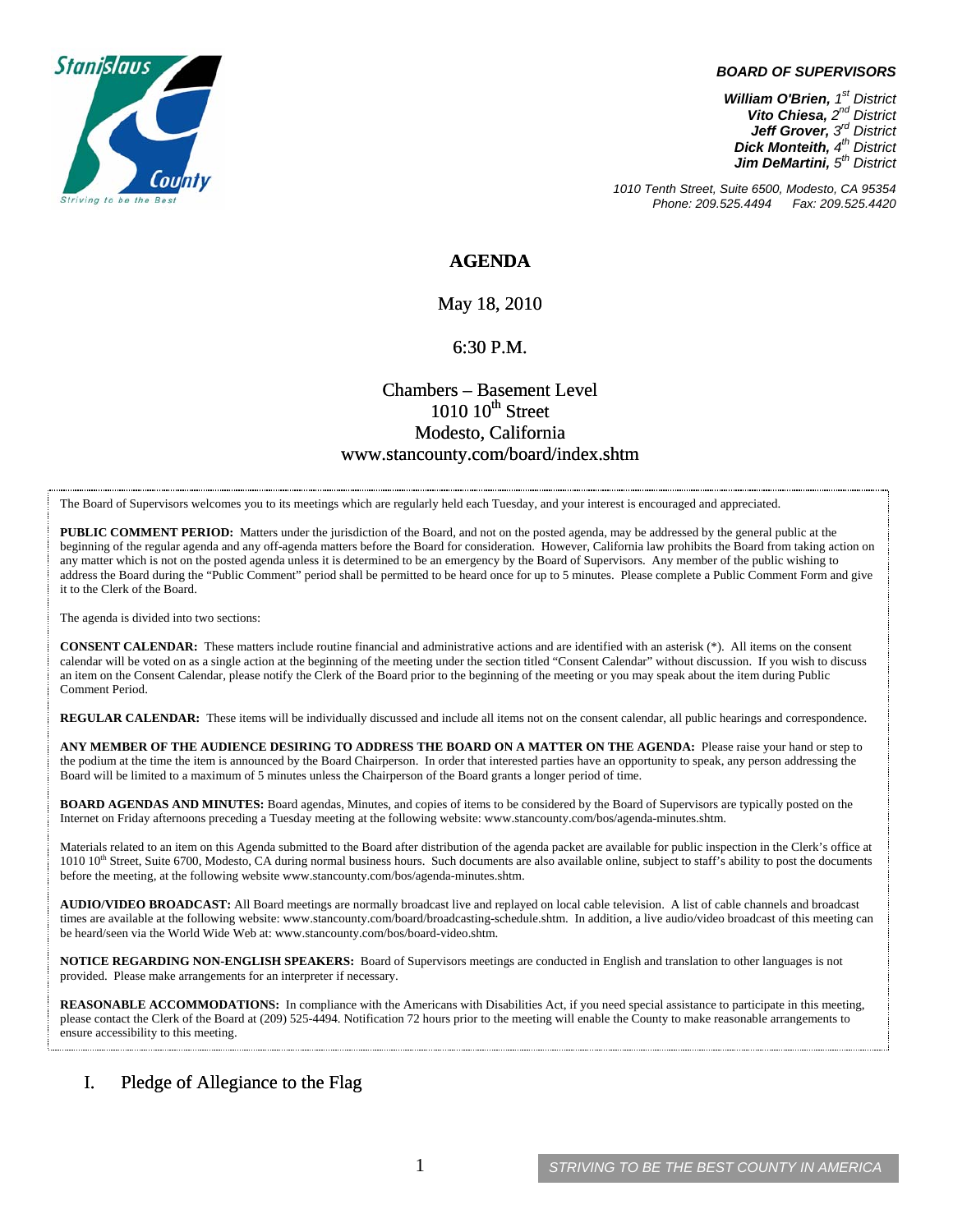- II. Presentation: A. Commendations for the 2010 Stanislaus County Outstanding Senior Citizens of the Year in Celebration of Older Americans Month
	- B. 2010 Stanislaus County Recycling Poster Contest Winners
- III. Public Comment Period
- IV. Consent Calendar
- V. Agenda Items
	- A. Miscellaneous
	- \* 1. Approval of the Minutes for May 4, 2010 ([View Item\)](http://www.stancounty.com/bos/minutes/2010/min05-04-10.pdf)
	- \* 2. Approval to Adopt and Waive the Second Reading of Ordinances:
		- a. C.S. 1074 to Amend Existing Fees Collected By the Department of Environmental Resources to Include a New Fee for the Aboveground Petroleum Storage Act (APSA) Program ([View Item\)](http://www.stancounty.com/bos/agenda/2010/20100518/A02a.pdf)
		- b. C.S. 1075 to Adopt New Fees and Increase Existing Fees for the Department of Public Works Engineering Division ([View Item\)](http://www.stancounty.com/bos/agenda/2010/20100518/A02b.pdf)
		- c. C.S. 1076 to Adopt a Parking Penalties Schedule and Increase Existing Parking Penalties Collected By the Sheriff's Department ([View Item\)](http://www.stancounty.com/bos/agenda/2010/20100518/A02c.pdf)
		- d. C.S. 1077 to Increase Existing Fees Collected By the Sheriff's Department for Carry Concealed Weapons Permits ([View Item\)](http://www.stancounty.com/bos/agenda/2010/20100518/A02d.pdf)
		- e. C.S. 1080 to Amend Subsection "A" of Section 20.52.200, Dedications, of Title 20 of the Stanislaus County Code – Public Works ([View Item\)](http://www.stancounty.com/bos/agenda/2010/20100518/A02e.pdf)
		- f. C.S. 1081 to Amend Subsection "A" of Section 20.16.090, Improvements Required, of Title 20 of the Stanislaus County Code – Public Works ([View Item\)](http://www.stancounty.com/bos/agenda/2010/20100518/A02f.pdf)
		- g. C.S. 1087 to Increase Existing Fees Collected By the Sheriff's Department for Fingerprint Processing ([View Item\)](http://www.stancounty.com/bos/agenda/2010/20100518/A02g.pdf)
	- \* 3. Approval of Appointments of:
		- a. Maria Ontiveros to the Stanislaus County Mental Health Board ([View Item\)](http://www.stancounty.com/bos/agenda/2010/20100518/A03a.pdf)
			- b. Lourdes Uranday, Greg Vincelet, and, Michael Frantz to the Stanislaus Economic Development and Workforce Alliance Board ([View Item\)](http://www.stancounty.com/bos/agenda/2010/20100518/A03b.pdf)
	- \* 4. Approval of Commendations for the:
		- a. Association of Fundraising Professionals Yosemite Chapter Upon the Celebration of their 50th Year Anniversary ([View Item\)](http://www.stancounty.com/bos/agenda/2010/20100518/A04a.pdf)
		- b. King Kennedy Memorial Center Board of Directors Upon the Celebration of the 40th Annual Juneteenth Celebration ([View Item\)](http://www.stancounty.com/bos/agenda/2010/20100518/A04b.pdf)
	- \* 5. Approval to Render Specified Election Services to the City of Hughson for a Special Municipal Recall Election on August 24, 2010 ([View Item\)](http://www.stancounty.com/bos/agenda/2010/20100518/A05.pdf)
	- B. Chief Executive Office
	- \* 1. Approval and Authorization for the Agricultural Commissioner to Sign the Fiscal Year 2010- 2011 Cantaloupe Surveillance Contract with the California Cantaloupe Advisory Board – Agricultural Commissioner ([View Item\)](http://www.stancounty.com/bos/agenda/2010/20100518/B01.pdf)
	- \* 2. Approval to Adopt the Property Tax Administration Cost Recovery Plan Auditor-Controller ([View Item\)](http://www.stancounty.com/bos/agenda/2010/20100518/B02.pdf)
	- \* 3. Approval to Authorize the Auditor-Controller to Advance Funds, Pursuant to Government Code Section 23010, to the Oakdale Rural Fire District for Operational Expenses in an Amount Not to Exceed \$1,445,000 – Auditor-Controller ([View Item\)](http://www.stancounty.com/bos/agenda/2010/20100518/B03.pdf)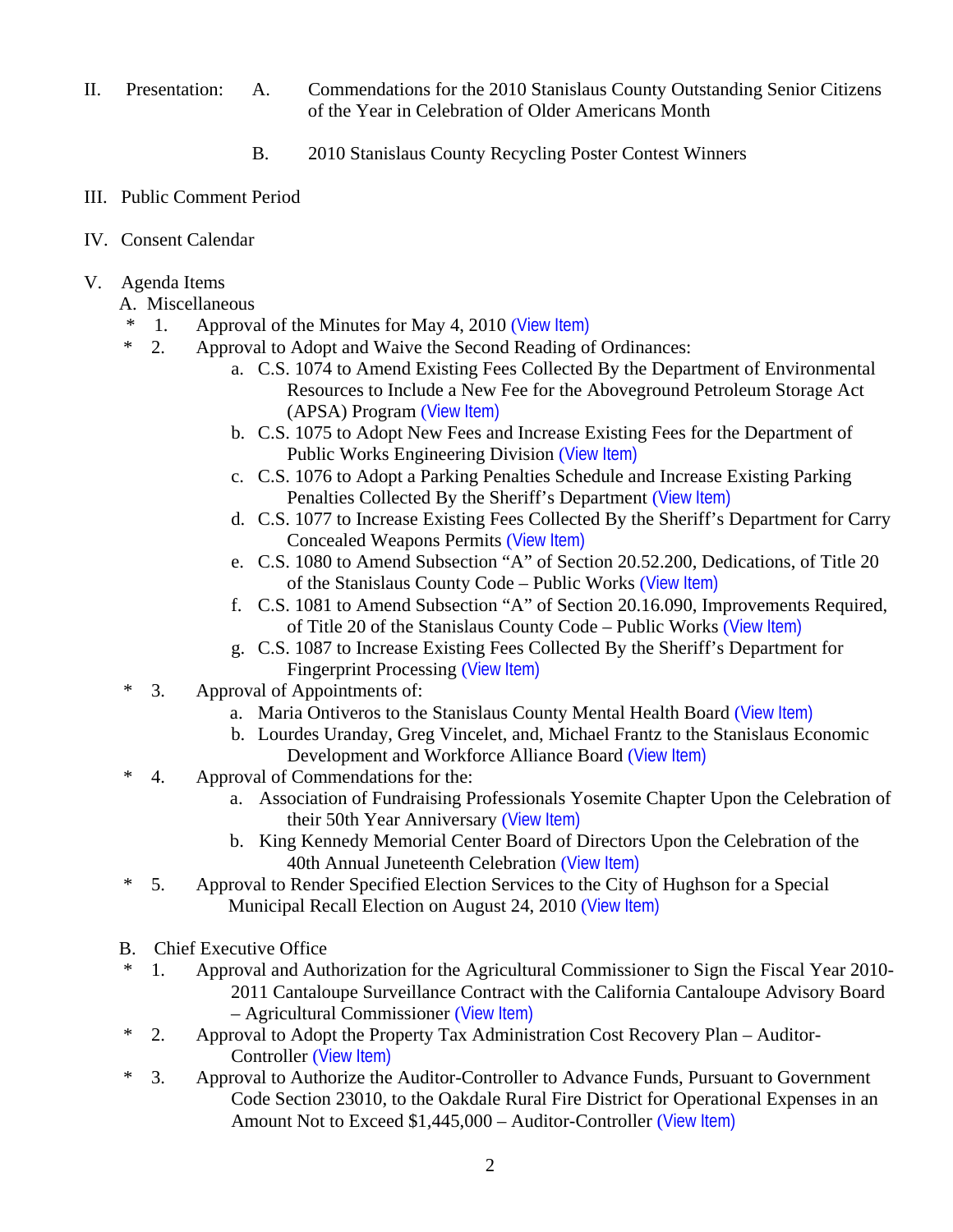- \* 4. Approval of Amendment No. 1 to the Contract for July 1, 2009 through June 30, 2011 between the Victims' Compensation and Government Claims Board and the District Attorney's Office for a Paralegal to Track, Research and Report on Restitution to Victims of Violent Crimes – District Attorney ([View Item\)](http://www.stancounty.com/bos/agenda/2010/20100518/B04.pdf)
- \* 5. Approval to Donate Various Medical Equipment to Loma Linda Global Health Institute General Services Agency ([View Item\)](http://www.stancounty.com/bos/agenda/2010/20100518/B05.pdf)
- \* 6. Authorization for the Health Services Agency to Support Olivia Tong's Application for an H-1B VISA (U.S. Work Permit) – Health Services Agency ([View Item\)](http://www.stancounty.com/bos/agenda/2010/20100518/B06.pdf)
- \* 7. Approval for Bonita Elementary School, Newman-Crows Landing Unified School District, to Have Exclusive Use of Bonita Pool in Crows Landing on May 21, 2010, for their Third Annual End of the Year Reading Incentive Pool Celebration – Parks and Recreation ([View Item\)](http://www.stancounty.com/bos/agenda/2010/20100518/B07.pdf)
- \* 8. Approval of a Resolution in Support of the Stanislaus Arts Council's Grant Application to the California Arts Council for \$15,000 – Chief Executive Office ([View Item\)](http://www.stancounty.com/bos/agenda/2010/20100518/B08.pdf)
- \* 9. Approval to Increase Appropriations in the Health Services Agency Public Health Fiscal Year 2009-2010 Budget by \$162,963 for the California Children's Services Program Funded by Departmental Fund Balance – Health Services Agency ([View Item\)](http://www.stancounty.com/bos/agenda/2010/20100518/B09.pdf)
- \* 10. Approval for the Chairman of the Board of Supervisors to Sign a Letter of Support of the Del Puerto Healthcare District's Low Interest Loan Application Request for Clinical Facilities Construction Funding to the United States Department of Agriculture (USDA) – Chief Executive Office ([View Item\)](http://www.stancounty.com/bos/agenda/2010/20100518/B10.pdf)
	- 11. Approval of the Recommended Steps to Support the Transition Related to the Closing of the Stanislaus County Sponsored Stanislaus Family Medicine Residency Program to Include a Reduction-in-Force Action Effective June 30, 2010, and Opening of the Valley Consortium for Medical Education Sponsored Valley Family Medicine Residency Program Effective July 1, 2010 – Health Services Agency ([View Item\)](http://www.stancounty.com/bos/agenda/2010/20100518/B11.pdf)
	- 12. Approval of the Reduction-in-Force of Six Filled Full-time Positions and the Deletion of Eleven Vacant Positions from the Health Services Agency Budget Effective August 14, 2010 – Health Services Agency ([View Item\)](http://www.stancounty.com/bos/agenda/2010/20100518/B12.pdf)
- C. Department of Public Works
- \* 1. Approval of Amendment No. 4 to Agreement No. 2004-1 with BKF Engineers, for Additional Engineering Service for the Geer Road at Santa Fe Avenue Intersection Improvement Project ([View Item\)](http://www.stancounty.com/bos/agenda/2010/20100518/C01.pdf)
- \* 2. Approval to Adopt the Results of the Ballot Procedure which Failed to Approve the Formation of County Service Area 28-Grayson in Compliance with Proposition 218 ([View Item\)](http://www.stancounty.com/bos/agenda/2010/20100518/C02.pdf)
- D. Department of Planning and Community Development
- E. County Counsel
- VI. Scheduled Matters
	- 6:35 p.m. Public Hearings to Consider the Adjustment of Fees as Follows:
		- A. Approval to Introduce and Waive the First Reading of an Ordinance Increasing Existing Used Book Fees at Stanislaus County Library ([View Item\)](http://www.stancounty.com/bos/agenda/2010/20100518/PH635a.pdf)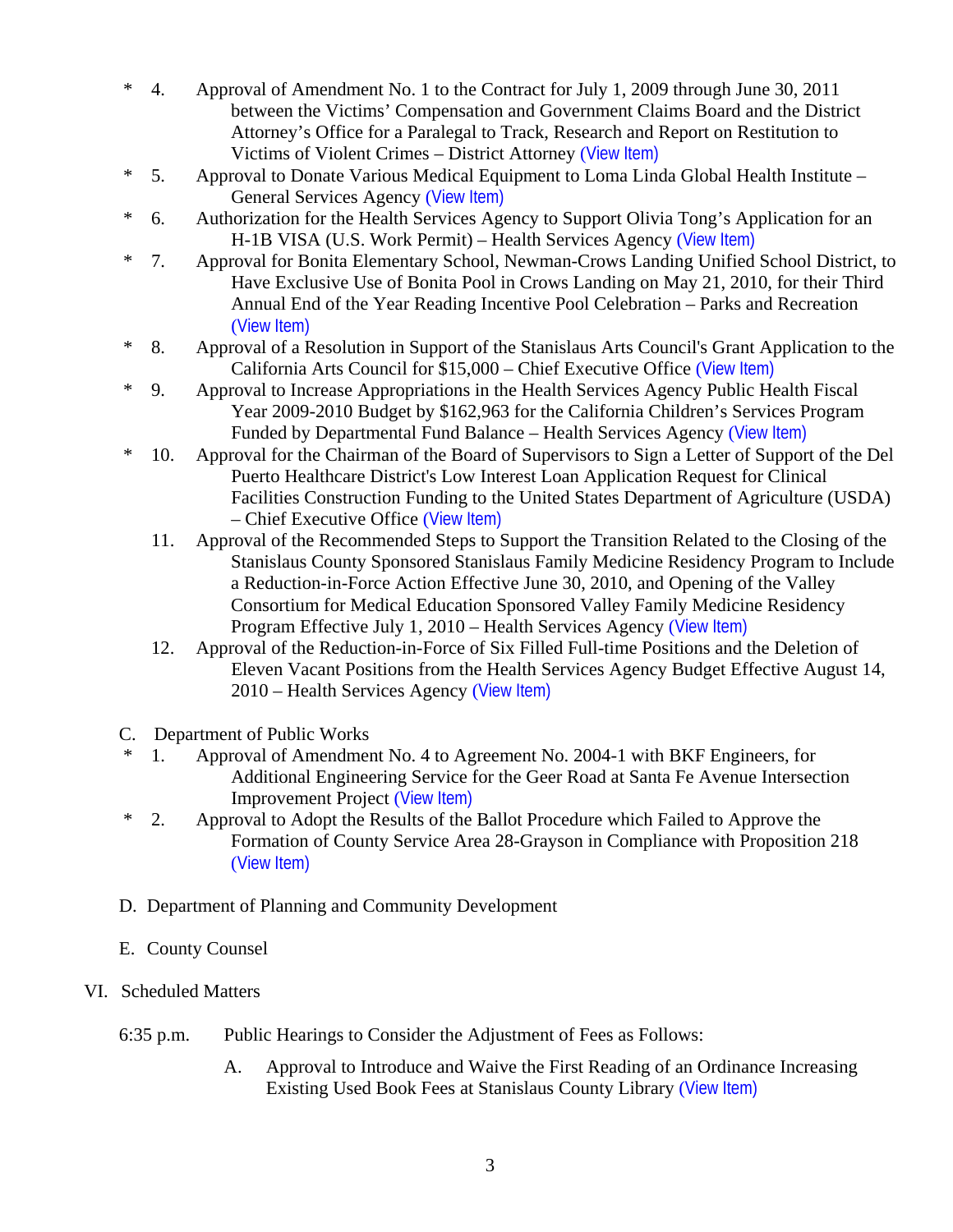- B. Approval to Introduce and Waive the First Reading of an Ordinance to Establish New Fees and Amend Existing Fees for Planning Services – Planning and Community Development ([View Item\)](http://www.stancounty.com/bos/agenda/2010/20100518/PH635b.pdf)
- C. Approval to Introduce and Waive the First Reading of an Ordinance to Establish New Fees and Amend Existing Fees for Building Permits – Planning and Community Development ([View Item\)](http://www.stancounty.com/bos/agenda/2010/20100518/PH635c.pdf)
- 6:40 p.m. Public Hearing to Consider the Introduction, Waiving of the Reading, and Adoption of Planning and Community Development Department Ordinance Amendment No. 2009-01, an Ordinance Adding Subsection "G" to Section 21.20.030 of Title 21 of the Stanislaus County Code Relating to Truck Parking in the Agricultural Zone – Planning and Community Development ([View Item\)](http://www.stancounty.com/bos/agenda/2010/20100518/PH640.pdf)

# VII. Correspondence

- 1. This Board has received a letter from the State of California Fish and Game Commission regarding the rejection of the petition to list the American Pika as a threatened species. (Recommendation: Refer to the Fish and Wildlife Committee.) ([View Item\)](http://www.stancounty.com/bos/agenda/2010/20100518/Corr01.pdf)
- 2. This Board has received a copy of the 2009 Annual Report from Community Hospice. (Recommendation: Acknowledge receipt of report.) ([View Item\)](http://www.stancounty.com/bos/agenda/2010/20100518/Corr02.pdf)
- 3. This Board has received a notice from the Central Valley Regional Water Quality Control Board regarding the proposed permit renewal for the Sacramento Regional County Sanitation District's Regional Wastewater Treatment Plant discharge to the Sacramento River. (Recommendation: Refer to the Department of Public Works, Department of Environmental Resources and the Agricultural Commissioner and Sealer of Weights and Measures.) ([View Item\)](http://www.stancounty.com/bos/agenda/2010/20100518/Corr03.pdf)
- 4. This Board has received a copy of the 2009 Annual Report from the California Partnership for the San Joaquin Valley. (Recommendation: Acknowledge receipt of report.) ([View Item\)](http://www.stancounty.com/bos/agenda/2010/20100518/Corr04.pdf)
- 5. This Board has received a letter from MBK Engineers regarding the Merced Irrigation District Petition for Temporary Transfer to various water districts including the Oak Flat Water District. (Recommendation: Refer to the Department of Public Works, Department of Environmental Resources, and the Agricultural Commissioner and Sealer of Weights and Measures.) ([View Item\)](http://www.stancounty.com/bos/agenda/2010/20100518/Corr05.pdf)
- 6. This Board has received a notice from the State Water Resources Control Board regarding the South Sutter Water District Petition for Temporary Transfer to various water districts including the Oak Flat Water District. (Recommendation: Refer to the Department of Public Works, Department of Environmental Resources, and the Agricultural Commissioner and Sealer of Weights and Measures.) ([View Item\)](http://www.stancounty.com/bos/agenda/2010/20100518/Corr06.pdf)
- 7. This Board has received a letter from the Mountain-Valley Emergency Medical Services Agency regarding the Joint Exercise Powers Agreement. (Recommendation: Refer to the Chief Executive Officer.) ([View Item\)](http://www.stancounty.com/bos/agenda/2010/20100518/Corr07.pdf)